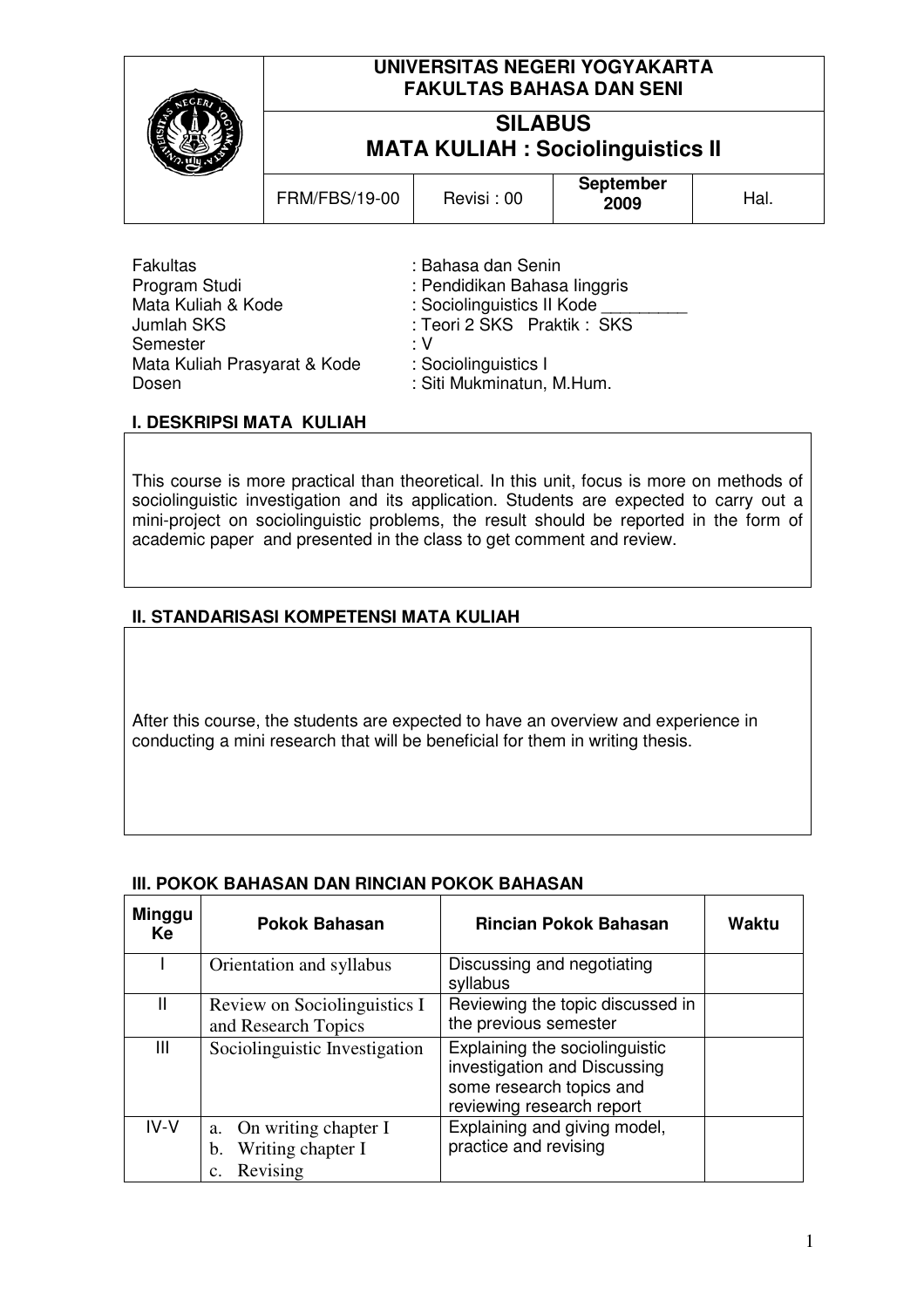

# **UNIVERSITAS NEGERI YOGYAKARTA FAKULTAS BAHASA DAN SENI**

# **SILABUS MATA KULIAH : Sociolinguistics II**

|  | <b>FRM/FBS/19-00</b> | Revisi: 00 | <b>September</b><br>2009 | ้ lal. |
|--|----------------------|------------|--------------------------|--------|
|--|----------------------|------------|--------------------------|--------|

| VI-VIII | a. On writing chapter III  | Explaining and giving model, |
|---------|----------------------------|------------------------------|
|         | Writing chapter III<br>b.  | practice and revising        |
|         | Revising<br>$\mathbf{C}$ . |                              |
| $IX-X$  | a. On writing chapter III  | Explaining and giving model, |
|         | Writing chapter III<br>b.  | practice and revising        |
|         | Revising<br>$\mathbf{c}$ . |                              |
| XI-XIII | a. On writing chapter IV   | Explaining and giving model, |
|         | b. Writing chapter IV      | practice and revising        |
|         | Revising<br>c.             |                              |
| XIV-XV  | On writing chapter V<br>a. | Explaining and giving model, |
|         | Writing chapter V<br>b.    | practice and revising        |
|         | Revising<br>c.             |                              |
| XVI     | Dissemination              | Presentation                 |

## **IV. REFERENSI/ SUMBER BAHAN**

## **A. Wajib :**

- Holmes, Janet. 1992. *An Introduction to Sociolinguistics*. New York and London: Longman
- Wardaugh, Ronald. 2006. *An Introduction to sociolinguistics*. Great Britain: Page Bros, Ltd

Chaika, Ellaine. 1982. *Language: The Social Mirror*. Rowley Massachusetts: Newbury House Publishing, Inc.

### **B. Anjuran :**

Bell, Roger T. 1976. *Sociolinguistic*s. Great Britain: Billing & Sons Ltd.

- Romaine, Suzanne. 1994. *Language in Society*. New York: Oxford University Press
- Romaine, Suzanne. 1995. *Billingualism*. UK: Blackwell Publishers Ltd

Fishman, Joshua A. 1972. The Sociology of Language. Massachusetts: Newbury House Publishers.

Alwasilah, Chaedar A. 2003. Pokoknya Kualitatif. Bandung: Pustaka Jaya

#### **V. EVALUASI**

| No | Komponen Evaluasi          | Bobot $(\%)$ |
|----|----------------------------|--------------|
|    | <b>Class Participation</b> | 10%          |
|    | <b>Thesis Writing</b>      | 50%          |